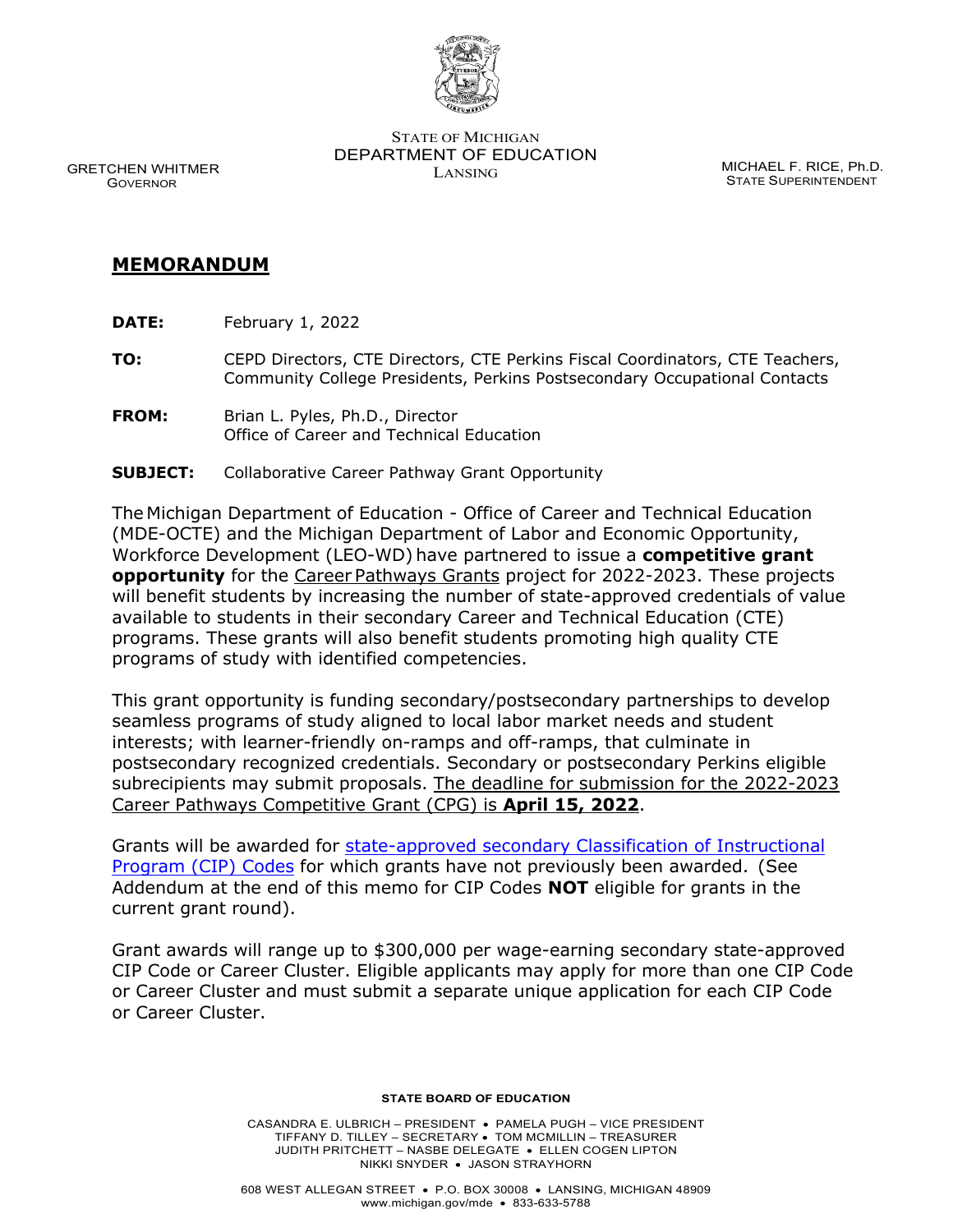Page 2 February 1, 2022

Secondary and Postsecondary partner grant recipients will work with employers to identify the credentials valued by employers and link those credentials to state CTE program standards and ensure aligned, high quality CTE programs of study.

Career Pathways Grant Timeline

- Applications are due **April 15, 2022**
- Grant awards will tentatively be announced **June 1, 2022**
- Grant start date is tentatively **June 1, 2022**
- Grant end date is **May 15, 2023**

## **An informational webinar for interested applicants will be held: February 7, 2022 9:00 a.m. - 10:00 a.m. [Register here](https://teams.microsoft.com/l/meetup-join/19%3ameeting_Y2YzOWEzZjYtZDc4ZC00ODE4LThlMjItMmIxNThlYTkwNzE1%40thread.v2/0?context=%7b%22Tid%22%3a%22d5fb7087-3777-42ad-966a-892ef47225d1%22%2c%22Oid%22%3a%2272f67ccb-9a3c-4dbc-93bc-d9881ae7dab4%22%2c%22IsBroadcastMeeting%22%3atrue%7d&btype=a&role=a)**

The CPG grant supports the [Michigan Perkins V state plan](https://www.michigan.gov/mde/-/media/Project/Websites/mde/CTE/cte_Perkins/Perkins_V_State_Plan_Only_-_lr.pdf) for career and technical education and [Michigan's Top 10 Strategic Education Plan](https://www.michigan.gov/documents/mde/Top_10_MI_Strategic_Ed_Plan-final_9.11.20_702098_7.pdf) to: Increase the percentage of adults with a post-secondary credential.

All necessary forms are embedded into the **[CPG Grant Application.](https://www.michigan.gov/mde/-/media/Project/Websites/mde/CTE/cte_cpg/Grant Application CPG3.pdf)**

Please direct questions to MDE[-CareerPathways@michigan.gov.](mailto:MDE-CareerPathways@michigan.gov)

## **ADDENDUM**

CIP Codes completed in the prior CPG Rounds and not available for the 2022-2023 CPG grant opportunity are:

11.0201 Computer Programming/Programmer

- 11.1003 Computer and Information Systems Security/Information Assurance
- 12.0400 Cosmetology
- 13.0000 Education, General
- 14.4201 Mechatronics
- 43.0100 Public Safety/Protective Services
- 46.0000 Construction Trades
- 46.0301 Electrical & Power Transmission
- 47.0604 Automobile Technician
- 48.0508 Welding, Brazing and Soldering
- 49.0101 Aeronautics/Aviation/Aerospace
- 49.0102 Airline/Commercial/Professional Pilot and Flight Crew
- 51.0000 Health Sciences
- 52.1999 Marketing Sales and Services Marketing Entrepreneurship
- 52.0299 Business Administration, Management & Operations
- 52.0800 Finance and Financial Management Services
- 52.0901 Hospitality
- cc: MDE-OCTE LEO-WD